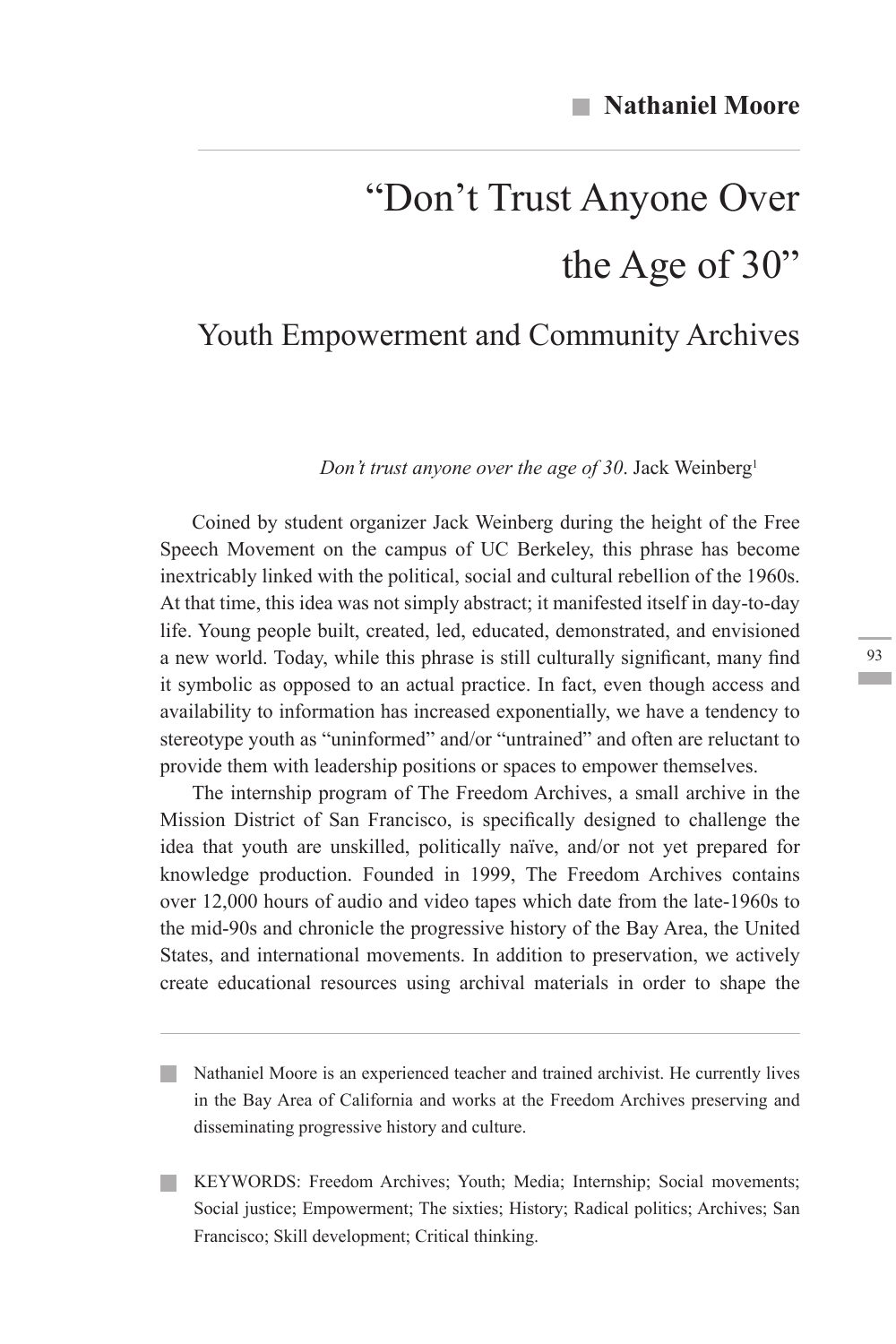future. Furthermore, by offering high school and college students opportunities to work directly with archival materials, create their own productions, and contribute to the archives with critical thinking and writing, we seek to shift the paradigm that youth are only affected by historical events to recognizing youth as being one of the main determinants of history and social change.

#### **The History of the Freedom Archives**

*The thing the sixties did was to show us the possibilities and the responsibility that we all had. It wasn't the answer. It just gave us a glimpse of the possibility*. John Lennon<sup>2</sup>

Although founded fifteen years ago, the true origin of the archives takes us back to the mid-1960s in the San Francisco Bay Area in California. At that time, the Bay Area was a Mecca of political thought, cultural and artistic creation, and alternative institutions. During that time period, young people from around the country were making robust contributions to shaping a new society within the United States. The civil rights movement galvanized many young people to challenge the social order of the United States, as inspiring and successful decolonization struggles in Viet Nam, Cuba and on the African continent vividly illustrated that a new world was possible. Women's Liberation and Gay and Lesbian movements were also underway, challenging "fundamental" assumptions on sexuality, gender roles and identity.

One way young people in the Bay Area were contributing to challenging the American empire and political repression was by producing radio programming dedicated to documenting and broadcasting the people's history. This programming often combined in-depth interviews and reports on social and cultural issues; activist voices from a number of social justice movements; original and recorded music, poetry, and sound collages. These radio programs had names like The Midnight Flash, The Real Dragon, Communicación Aztlán, Freedom Is a Constant Struggle and, at least in the Bay Area, were mostly broadcast over KPFA and the Pacifica Radio Network, as well as KPOO in San Francisco. The other major component of the original materials is a rich assortment of programs from what became the Third World department at KPFA, some in Spanish, many in English or both, that reflected the resurgence of the Chican $\omega$  movement, of Central American liberation struggles, and very close connections to and coverage of the Salvador Allende government in Chile and its tragic overthrow by fascist generals in league with Henry Kissinger and the CIA. The vast majority of these programs were independently produced by collective groupings, all with a commitment to anti-imperialism, human rights, and highlighting marginalized voices and organizations unheard or distorted on establishment media.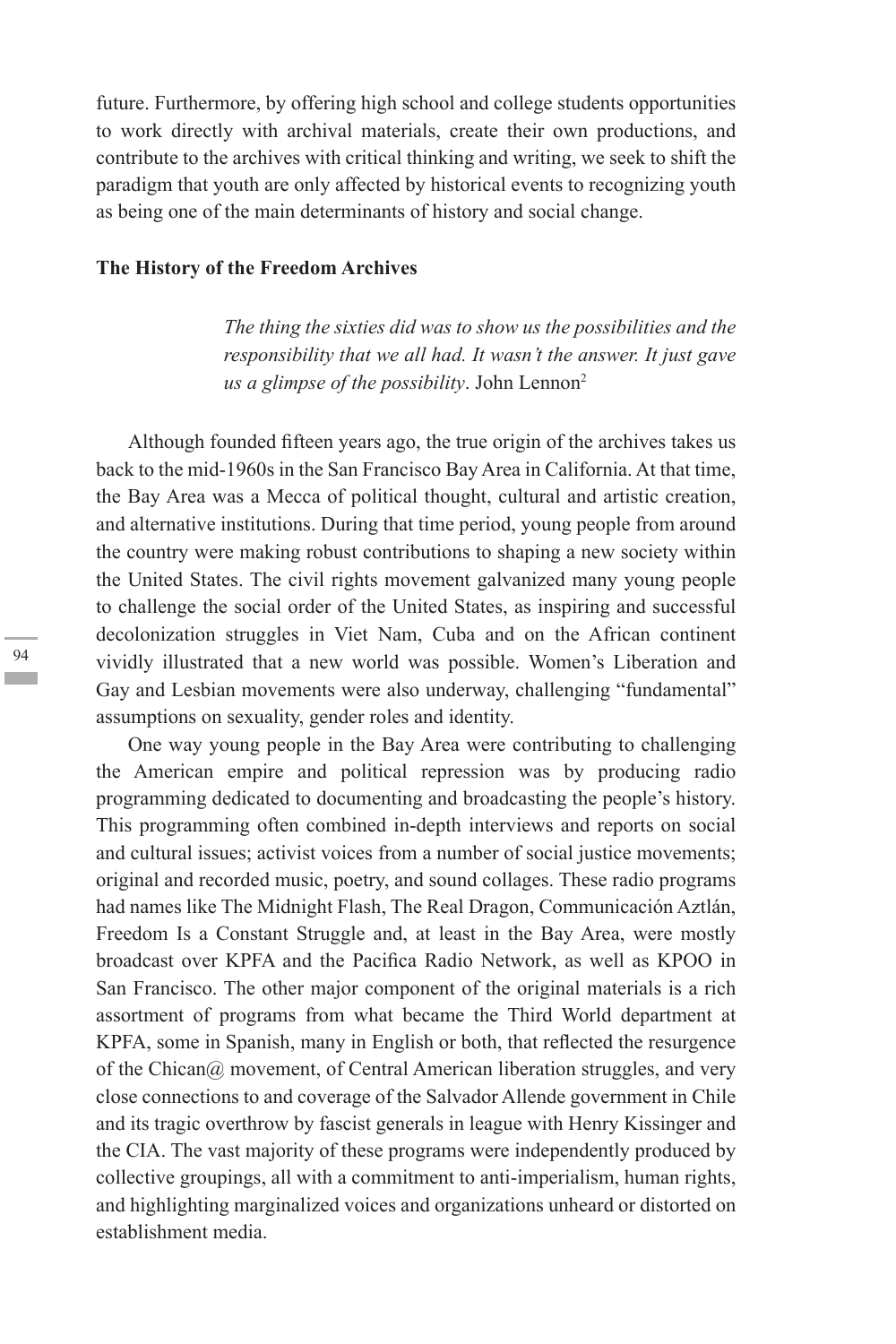The collectives that produced the weekly programs in and of themselves embodied multicultural diversity. Some had some professional radio experience—all shared a deep commitment to using the powerful tool of radio to educate and spur social change. The language was consciously anti-sexist and all stories rewritten to remove the bias of news wires, and to call nations, races, and liberation movements what they wanted to be called, rather than "terrorist," "bandit," "enemy," or other derogatory terms used so frequently in the mass media. Of course, the social justice energy of the times contributed greatly to the programs—not only in reporting what was happening from an activist viewpoint, but also in the creative preparation of the programs, as ideas were debated back and forth in an intense atmosphere, working all day to broadcast first a half-hour then an hour at 6 pm every week. By the time they had gone off air, these programs constituted a record of over 30 consecutive years of activism and multicultural transformation, with exclusive *actuality*—living voices and field recordings—of a wide range of individuals, groups, and events regionally, nationally, and internationally. It is these recordings that would form the initial bulk of materials currently housed at the Freedom Archives.

#### **The Freedom Archives Today**

*Preserve the past — illuminate the present — shape the future*. Freedom Archives' motto

Today the hustle and bustle of Valencia Street is known more for its trendy restaurants, high-priced condos, and Google buses than it is for political organizing. However, tucked discreetly between storefronts is 522 Valencia, home of the Freedom Archives.

Over the past 15 years, the Freedom Archives has become a national and international source of media of great interest to young people and students, but also to teachers, diverse community organizations and media outlets, filmmakers, activists, historians, artists and researchers. We regularly produce original documentaries and educational media for use within schools and as tools for community building. For example, our film Cointelpro 101 has been featured in festivals, on campuses, in community venues, on satellite TV channels and on radio stations, as a way of building awareness of illegal and overreaching government repression against its own citizens.

Our collections include weekly news, poetry, music programs; in-depth interviews and reports on social and cultural issues; numerous voices from behind prison walls; diverse activists; and pamphlets, journals and other materials from many radical organizations and movements. These materials constitute a compelling record of 50 years of recorded sound, images and cultural diversity. The music/poetry mixes, production techniques, and sound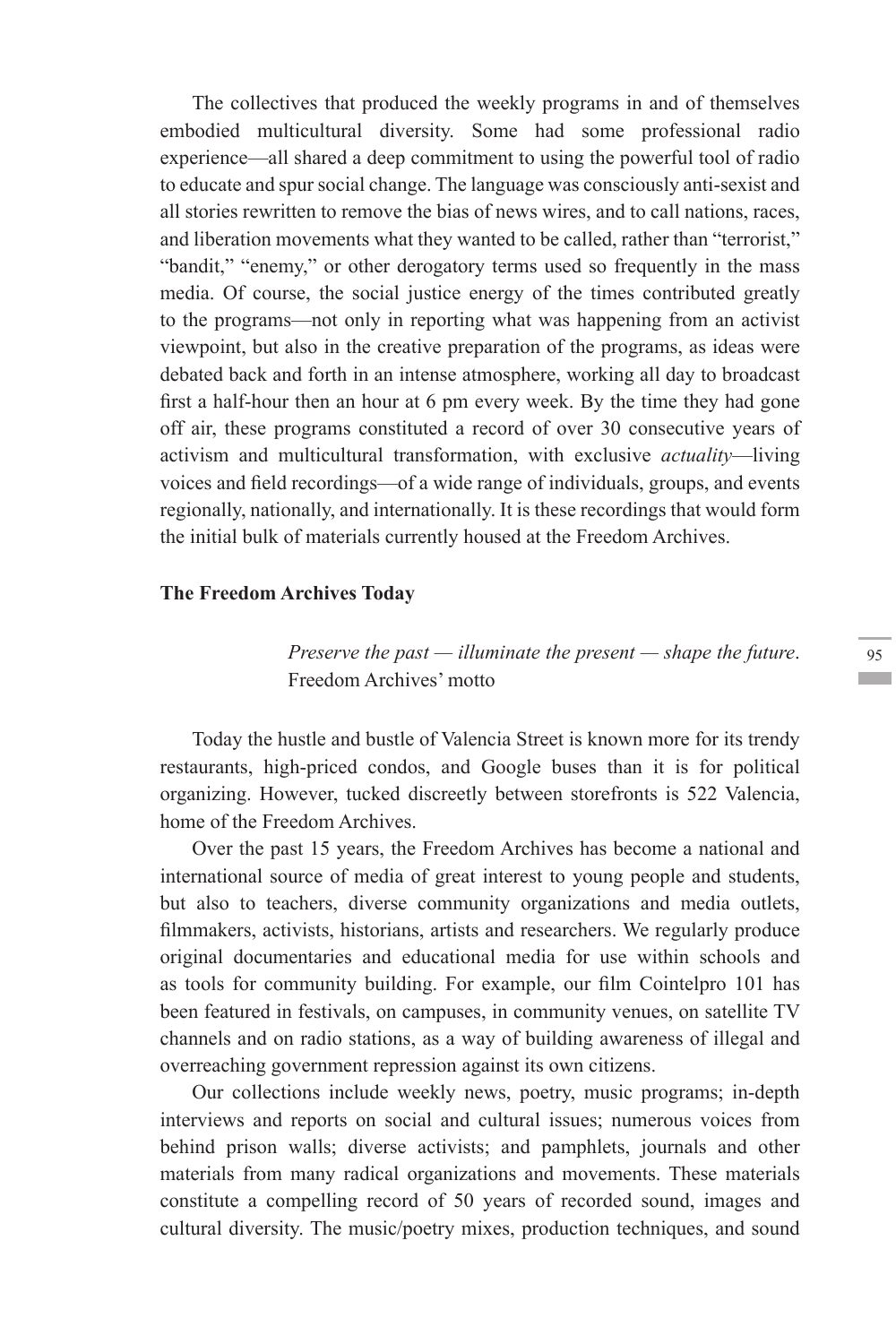collages represent an innovative contribution to the art of radio and the radical cultural ambiance of "the 60s" and subsequent decades.

We've also designed and launched a sophisticated digital search engine that allows for increased access to our holdings through a less academic and more user-friendly exploration of our materials. The site is media-sampledriven, emphasizing a user-driven approach to searching our collections, and to make the site more fully accessible for younger generations, as well as those conducting academic-based research. Advanced users can still use Boolean search logic or comb through metadata, but all users now can use keywords, or simply explore our site by using visual and other media-based cues.

Thus, the Freedom Archives represents a departure not just in the materials it holds, but also in its deliberate reframing of the standardized and often nonparticipatory protocols, procedures, and practices of traditional archives.

#### **Our Internship Program**

*Education is an important element in the struggle for human rights. It is the means to help our children and our people rediscover their identity and thereby increase their self respect. Education is our passport to the future, for tomorrow belongs only to the people who prepare for it today*. Malcolm X3

Community outreach has always been paramount to the mission of the Freedom Archives. Youth interns have served essential roles since the founding of the Archives including integral involvement in the development of the cataloging system and the initial organization of the archives. Many young people have a great deal of curiosity about the fabled period known as "the 60s," and the Archives brought some of this history to light in exciting ways. Although they were exploring materials that were politically and historically unfamiliar to them, the programs strongly resonated with them and this helped us to recognize and establish youth as the main audience of our work. The first intern project was the Vinyl Project released in 2003. This 12" vinyl record was the culmination of a large amount of research and audio editing and contains very short, dramatic, and historic sound bites for use by spoken word and performance artists, and DJs. It includes more than 75 sound bites that feature political and cultural figures of the past and present—such as Emma Goldman, Judi Bari, Assata Shakur, Black Panther Youth, Malcolm X, Ramsey Muniz, David Gilbert, Arundhati Roy, Noam Chomsky, Dylcia Pagan, Geronimo Pratt, Cherrie Moraga, and many others. These clips were chosen, edited and finalized by the interns.

Since 2003, the Freedom Archives has maintained an active youth development program that encourages engagement with historical materials and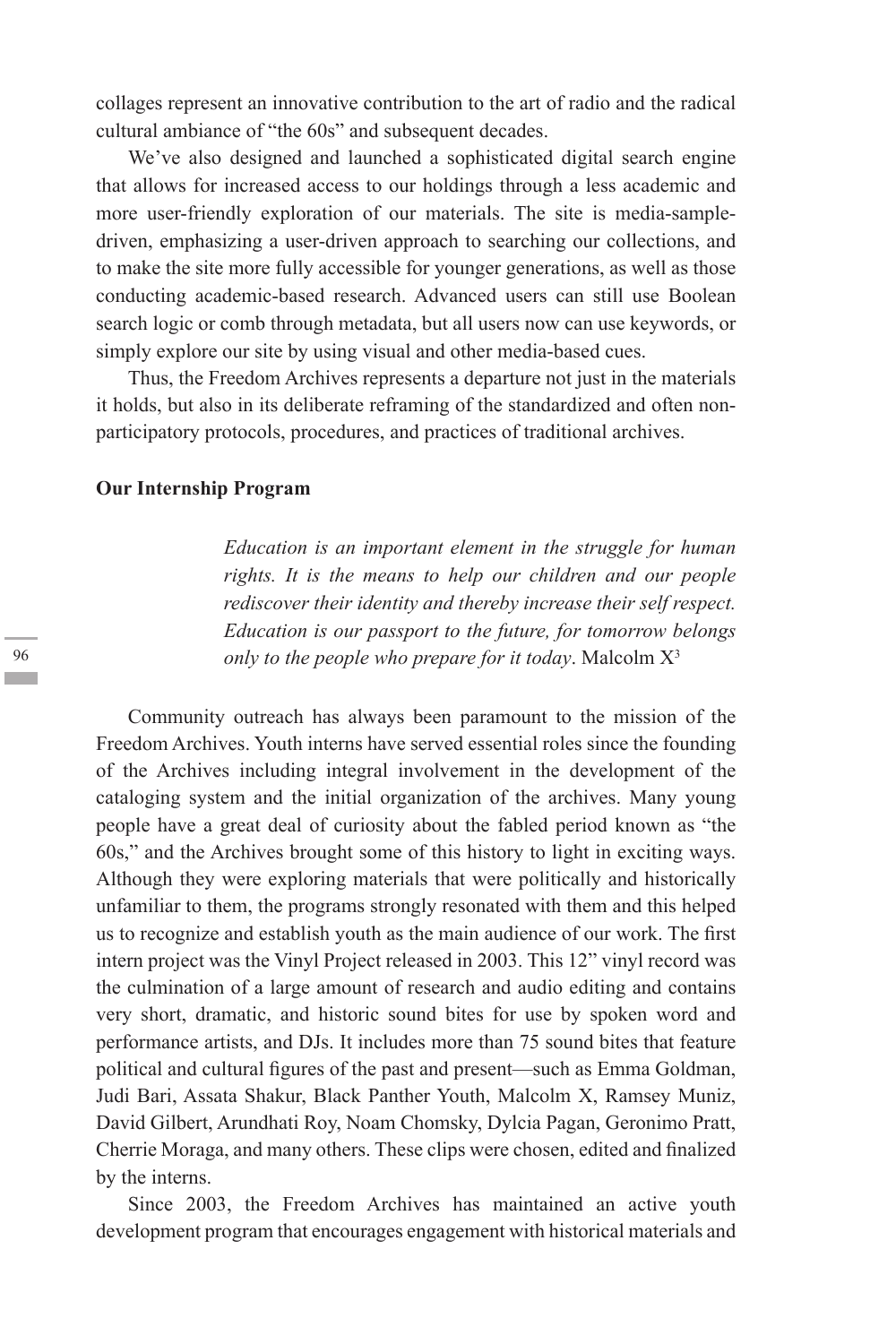provides media production training as well as fostering a love for progressive history. We have developed strong, cooperative, and effective partnerships and project-based connections with a number of youth organizations, local high schools, community colleges, and 4-year colleges and universities. The Freedom Archives internship program requires no prior library or media training and includes arrangements for high-school and college students to receive academic credit. All internships are shaped around the specific student, their interests and their goals for the internship experience. This aspect of the program is a key element of sustaining the initial spirit that generated the materials; a genuine desire to empower young people to explore, question, challenge and create their own narrative instead of learning to mechanically recite names and dates.

In addition to growth in detail-oriented organization, critical thinking and writing skills, all interns receive in-house training sessions before working with archival materials. Since our founding, the Freedom Archives has worked with hundreds of young people and has had relationships with MetWest High School, June Jordan School for Equity, Urban High School, the University of San Francisco, San Francisco State University, City College of San Francisco, San Jose University, Mission High School and many others.

## *1. Content*

There is an overwhelming need for the young people of today to have access to non-filtered, non-biased educational resources that allow them to learn more about our recent history. In order to move forward as a society, young people need to know about and understand the aims, events, accomplishments, and setbacks of influential times in our history. The archives and projects growing from the collection can help satisfy a growing interest by youth of many cultures in these social and cultural currents, and can assist them in unearthing lessons of the recent past even as they raise new concerns of their own. Educational programs utilizing multifaceted audio and/or video resources can convey recent history to high school and college students in dramatic ways that cut through the stereotypical depictions of textbooks, the mainstream media, and commercialized mass culture.

#### *2. Skill Building and Training*

Skill development is one of the core components of the internship program. One of the primary strategies we employ to make sure youth are learning is by actually allowing youth to do work. Instead of elevating the knowledge and capabilities of researchers above that of young people, we allow youth to directly work with archival materials, decide keywords, write descriptions, digitize audio, edit audio, write blog posts, etc. Youth are given training, not only about how to handle materials carefully and what preservation involves but also training on playing, caring for and evaluating reel-to-reel tapes. As they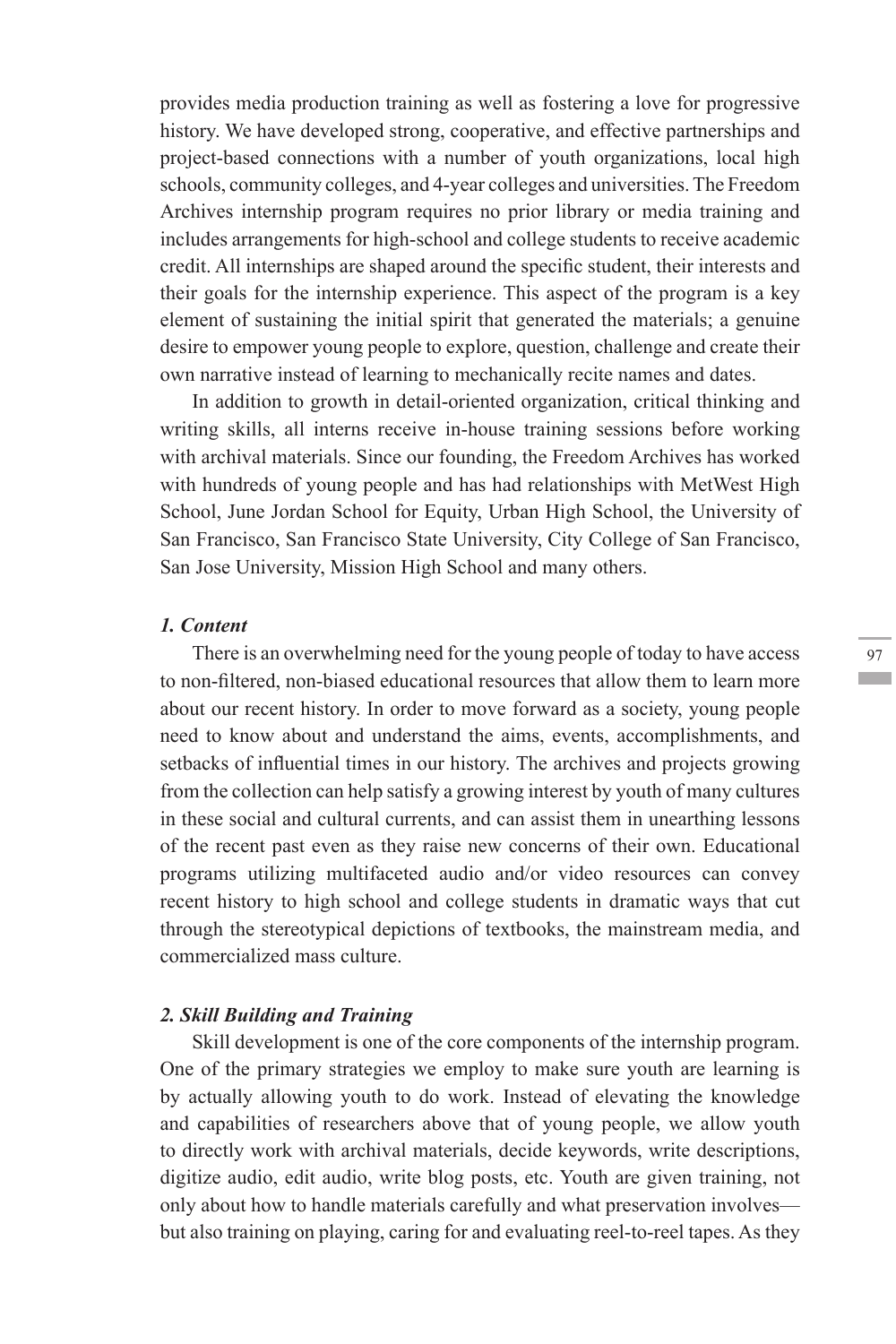receive training in audio production, they are tasked with digitizing media and pulling choice sound bites from those resources that can then be shared online. The decision to allow interns such a large role in generating content not only re-affirms our commitment to acknowledging youth as important producers of history but also re-iterates to our interns that they are capable and critical contributors not just to the archives but to society at large.

#### *3. Empowerment*

Encouraging and fostering youth involvement in knowledge production empowers them beyond the physical archive space and establishes a direct connection to the values and ideology behind the creation of the original materials. It also allows them to immerse themselves in the materials and use this relationship to propel their own political engagement, educational advancement, and critical thinking skills. The relationships we develop with youth are also essential for the staff of the archives. Without the fresh, creative, and imaginative ideas and perspective of our youth interns, we run the risk of losing touch with constantly evolving current movements for human rights and self-determination. Access to these historical materials also demonstrates powerfully to young people today that youth have always propelled social change and provides concrete examples of how they can make, record, and preserve history. The history that they create.

#### *4. The Projects*

As mentioned, there have been hundreds of high school and college-age youth who have interned at the Freedom Archives. Frequently as well, graduate students from around the country come to spend some days digging into topics and issues found in the Archives, as part of work on a thesis or research paper. Interns or former interns have also been directly involved in the planning for a production of our audio CDs and DVDs. Over the last several years, in addition to audio and video, a unique collection of rare documents has grown. Many of these have been scanned and are available for free download. To provide a sense of the many projects interns have devised and completed, here are just a very few examples:

- Using the Archives to design curriculum around how sterilization continues to be used as a weapon against women of color. The Archives has historical material and testimony on the sterilization of Indigenous and Puerto Rican women, often without their knowledge, as well the protests against this practice.
- A video and supplemental one-page leaflet containing step-by-step directions on how to locate and properly address a letter to a friend or loved one in a California prison. One of the central themes in the Archives concerns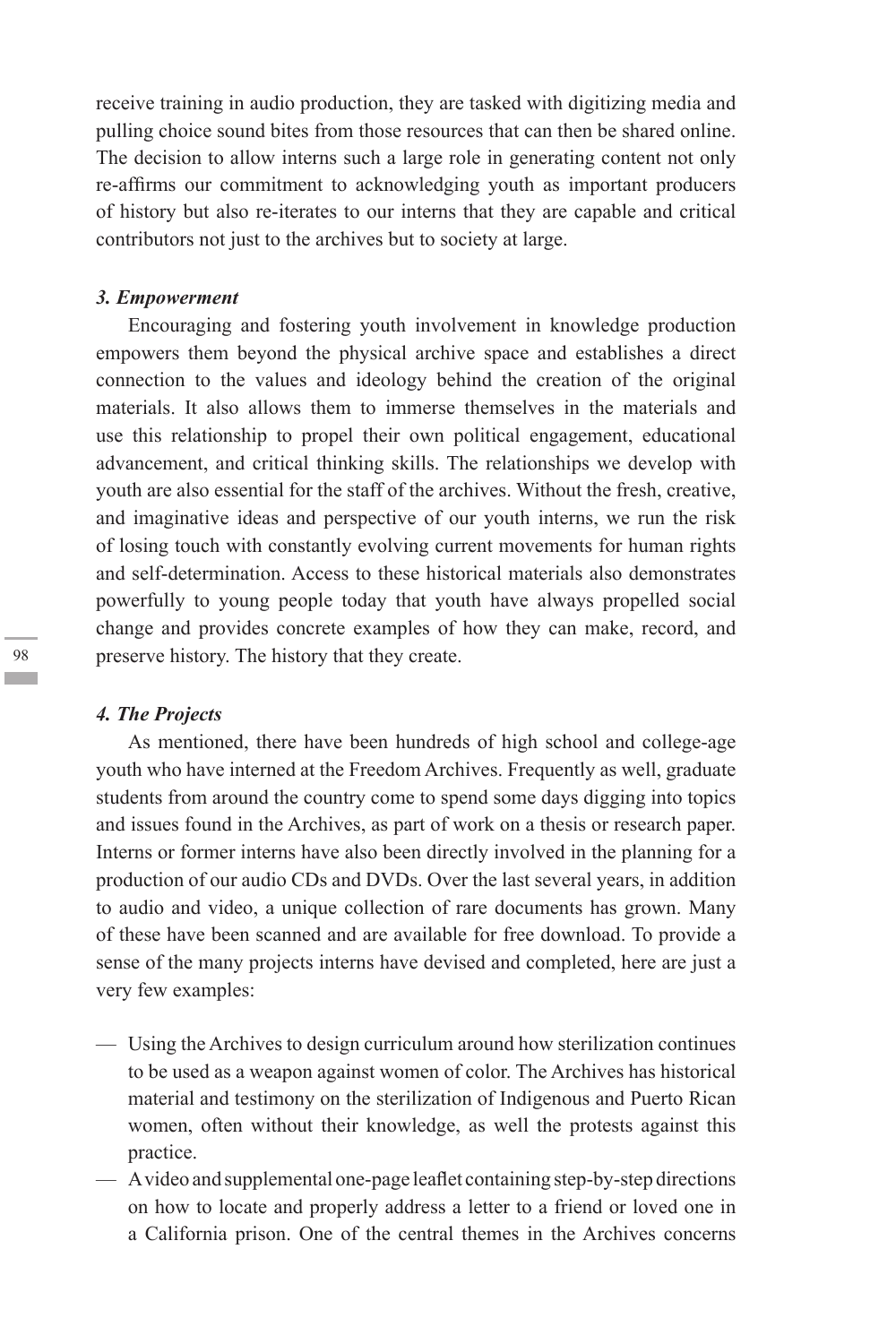prisons, the prison movement, the many prison rebellions that took place in the 1960s and 70s, and political prisoners.

- The digitization and editing of audio and video materials for our web version of the book *Out of Control: A 15 Year Battle Against Control Unit Prisons*. The web version of this book allows readers to view, read or listen to an archival material references in the text and, if you wish, download it to your computer.
- Created and produced a radio program about colonization, land struggle and identity in Hawaii. This program was produced by a native Hawaiian intern and culminated in his re-connection with his indigenous Hawaiian heritage and his grandfather's land on the island.
- Selected and digitized audio clips for our educational web page in conjunction with a community event we helped organize in Oakland in early May 2015, to mark the 40th Anniversary of the defeat of the US military in Viet Nam, entitled "The Spirit of Viet Nam Stronger Than the US bombs."

# **Conclusion**

*The world is yours, as well as ours, but in the last analysis, it is yours. You young people, full of vigour and vitality, are in the bloom of life, like the sun at eight or nine in the morning. Our hope is placed on you*. Chairman Mao Tse-Tung4

As should be evident, our programs for and by young people are at the heart of the mission of the Freedom Archives. We believe it is a unique and strong program, offering both technical and impactful education and the chance to engage with exciting materials not found elsewhere, and for interns to create their own projects. What is more difficult to convey in writing are the many interchanges between young people, Archives staff, and other volunteers, as well as the moments of discovery when an intern comprehends, for example, what the war in Viet Nam was actually about, and the mass nature of solidarity activities in the US and around the world, as opposed to the meager paragraphs offered in typical history textbooks. At the same time, Archives staff continually learns from interns and encourages their comments on the program, the ways it could be improved, what they learned from it, and their more general thoughts on the work of the Archives and ways to reach out to more young people. We propose our program and practices as a template to further liberate archive and library spaces and empower young people to engage, learn, imagine, re-define, challenge, understand, and create history.